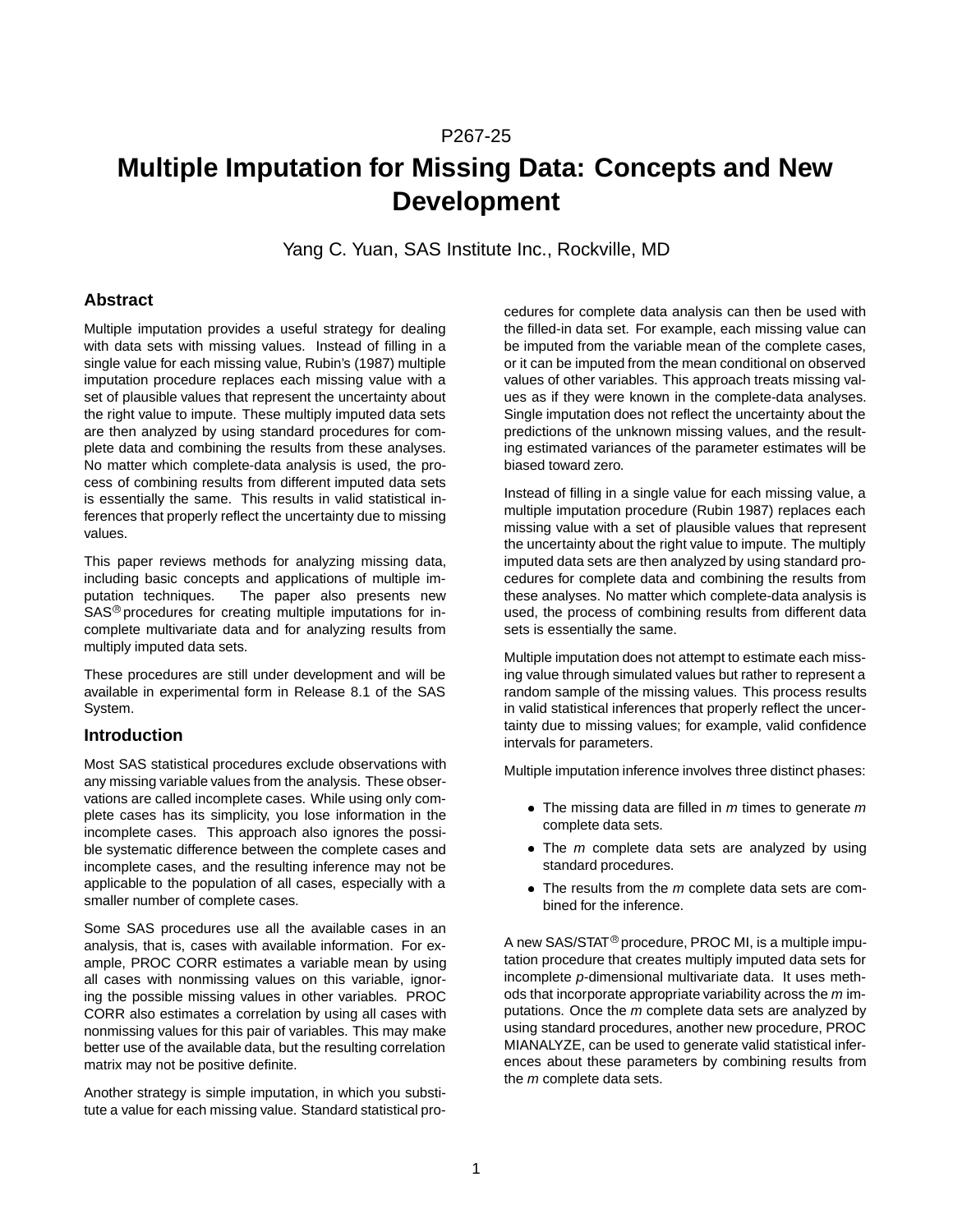# **Ignorable Missing-Data Mechanism**

Let Y be the  $n \times p$  matrix of complete data, which is not fully observed, and denote the observed part of Y by Y  $_{obs}$ and the missing part by  $Y_{mis}$ . The SAS multiple imputation procedures assume that the missing data are missing at random (MAR), that is, the probability that an observation is missing may depend on  $Y_{obs}$ , but not on  $Y_{mis}$  (Rubin 1976; 1987, p. 53).

For example, consider a trivariate data set with variables  $Y_1$ and  $Y_2$  fully observed, and a variable  $Y_3$  that has missing values. MAR assumes that the probability that  $Y_3$  is missing for an individual may be related to the individual's values of variables  $Y_1$  and  $Y_2$ , but not to its value of  $Y_3$ . On the other hand, if a complete case and an incomplete case for  $Y_3$  with exactly the same values for variables  $Y_1$  and  $Y_2$  have systematically different values, then there exists a response bias for  $Y_3$  and it is not MAR.

The MAR assumption is not the same as missing completely at random (MCAR), which is a special case of MAR. With MCAR, the missing data values are a simple random sample of all data values; the missingness does not depend on the values of any variables in the data set.

Furthermore, these SAS procedures also assume that the parameters  $\theta$  of the data model and the parameters  $\phi$  of the missing data indicators are distinct. That is, knowing the values of  $\theta$  does not provide any additional information about  $\phi$ , and vice versa. If both MAR and distinctness assumptions are satisfied, the missing-data mechanism is said to be ignorable.

### **Imputation Mechanisms**

This section describes three methods that are available in the MI procedure. The method of choice depends on the type of missing data pattern. For monotone missing data patterns, either a parametric regression method that assumes multivariate normality or a nonparametric method that uses propensity scores is appropriate. For an arbitrary missing data pattern, a Markov chain Monte Carlo (MCMC) method (Schafer 1997) that assumes multivariate normality can be used.

A data set is said to have a monotone missing pattern when a variable  $Y_j$  is missing for the individual *i* implies that all subsequent variables  $Y_k$ ,  $k$ , are all missing for the individual *i*. When you have a monotone missing data pattern, you have greater flexibility in your choice of strategies. For example, you can implement a regression model without involving iterations as in MCMC.

When you have an arbitrary missing data pattern, you can often use the MCMC method, which creates multiple imputations by using simulations from a Bayesian prediction distribution for normal data. Another way to handle a data set with an arbitrary missing data pattern is to use the MCMC approach to impute enough values to make the missing data pattern monotone. Then, you can use a more flexible imputation method. This approach is still being researched.

#### **Regression Method**

In the regression method, a regression model is fitted for each variable with missing values, with the previous variables as covariates. Based on the resulting model, a new regression model is then fitted and is used to impute the missing values for each variable (Rubin 1987, pp. 166-167.) Since the data set has a monotone missing data pattern, the process is repeated sequentially for variables with missing values.

That is, for a variable  $Y_i$  with missing values, a model

$$
Y_j = \beta_0 + \beta_1 Y_1 + \beta_2 Y_2 + \dots + \beta_{(j-1)} Y_{(j-1)}
$$

is fitted with the nonmissing observations.

The fitted model has the regression parameter estimates  $(\beta_0, \beta_1, ..., \beta_{(j-1)})$  and the associated covariance matrix  $\sigma_i^2 \mathbf{V}_j$ , where  $\mathbf{V}_j$  is the usual  $\mathbf{X}'\mathbf{X}$  matrix from the intercept and variables  $Y_1, Y_2, ..., Y_{(j-1)}$ .

For each imputation, new parameters  $(\beta_{*0}, \beta_{*1}, ..., \beta_{*(j-1)})$ and  $\sigma_{*j}^2$  are drawn from the posterior predictive distribution of the missing data. That is, they are simulated from  $(\beta_0, \beta_1, ..., \beta_{(j-1)}), \, \sigma_i^2,$  and  $\mathbf{V}_j.$ 

The missing values are then replaced by

 $\beta_{*0} + \beta_{*1} y_1 + \beta_{*2} y_2 + \ldots + \beta_{*(i-1)} y_{(i-1)} + z_i \sigma_{*i}$ 

where  $y_1, y_2, ..., y_{(j-1)}$  are the covariate values of the first  $(j - 1)$  variables and  $z_i$  is a simulated normal deviate.

The following Fitness data set has a monotone missing data pattern and is used with the regression method to generate imputed data sets. Note that the original data set has been altered for this example.

```
*-------------------Data on Physical Fitness--------------*
 | These measurements were made on men involved in a |
 | physical fitness course at N.C. State University. |
 | Only selected variables of |
 | Oxygen (intake rate, ml per kg body weight per minute), |
 | Runtime (time to run 1.5 miles in minutes), |
 | RunPulse (heart rate while running) are used. |
| |
 | Certain values were changed to missing for the analysis |
*--------------------------------------------------------*;
  data Fitness1;
     input Oxygen RunTime RunPulse @@;
   datalines;<br>44.609 11.37
   44.609 11.37 178 45.313 10.07 185
            54.65 156 59.571 . .<br>54.811 11.63 176
   49.874 9.22 . 44.811 11.63 176
           45.681 11.95 176 49.091 10.85 .
   39.442 13.08 174 60.055 8.63 170
   50.541 . . 37.388<br>44.754 11.12 176 47.273
   44.754 11.12 176 47.273 . .
   51.855 10.33 166 49.156 8.95 180
                           40.836 10.95 168 46.672 10.00 .
   46.774 10.25 . 50.388 10.08<br>39.407 12.63 174 46.080 11.17
   39.407 12.63 174 46.080 11.17 156
   45.441 9.63 164 54.625 8.92 146
            45.11.08 . 39.203 12.88 168<br>10.47 186 50.545 9.93 148
   45.790 10.47 186 50.545 9.93 148
                           48.673 9.40 186 47.920 11.50 170
   47.467 10.50 170
   ;
```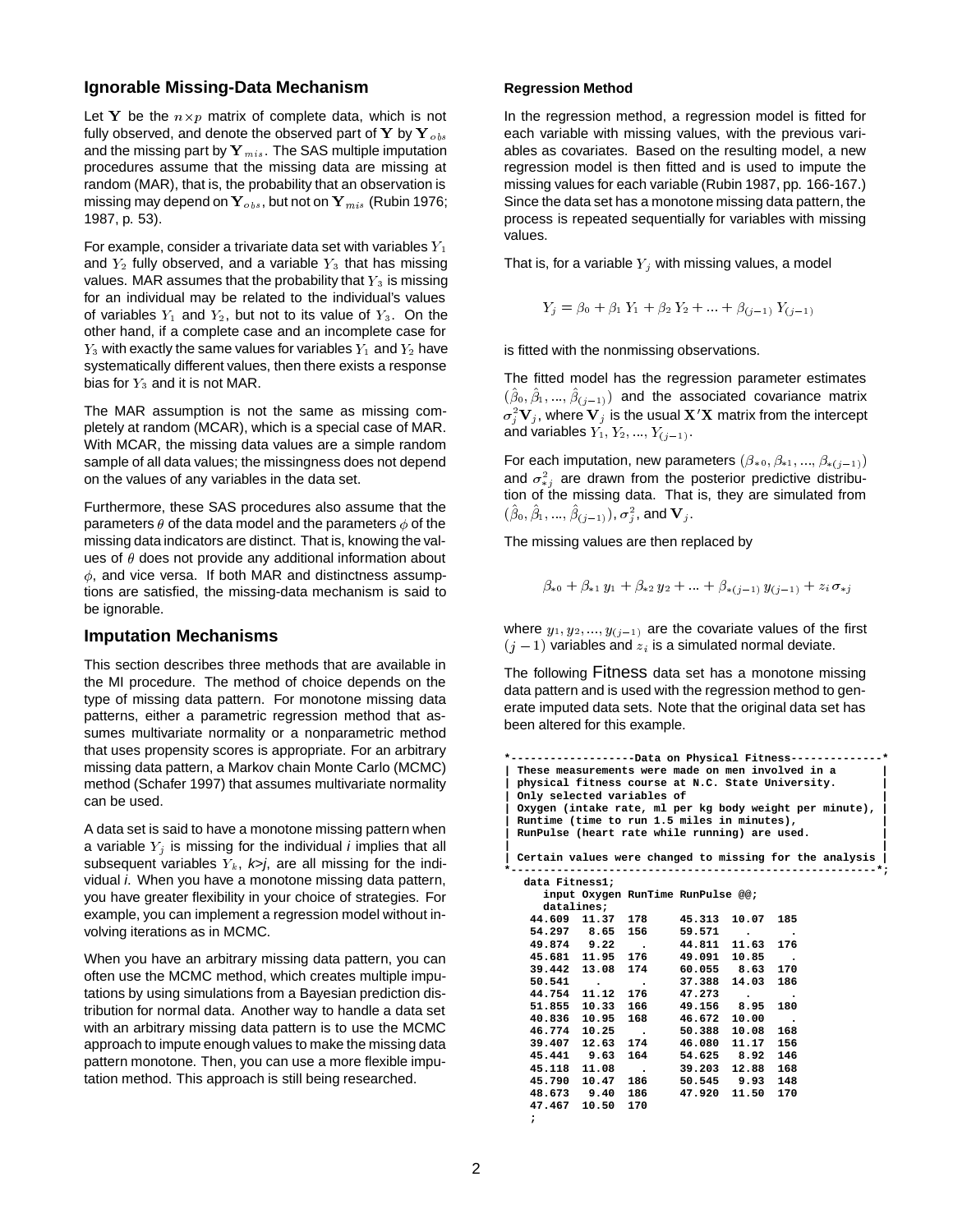The following statements invoke the MI procedure and request the regression method. The resulting data set is named miout1.

```
proc mi data=Fitness1 seed=37851 out=miout1;
  multinormal method=regression;
   var Oxygen RunTime RunPulse;
run;
```
The procedure generates the following output:



**Figure 1.** Output from PROC MI

The "Model Information" table describes the method and options used in the multiple imputation process. By default, five imputations are created for the missing data.

The "Missing Data Patterns" table lists distinct missing data patterns with corresponding frequencies and percents. Here, an 'X' means that the variable is observed in the corresponding group and a '.' means that the variable is missing. The variable means in each group are also displayed. The table also displays group-specific variable means.

The following statements produce a listing of the first ten observations of data set miout1 with imputed values.

**proc print data=miout1 (obs=10); run;**

|                |              |        |         | Run     |  |
|----------------|--------------|--------|---------|---------|--|
| Obs            | Imputation   | Oxygen | RunTime | Pulse   |  |
| 1              | 1            | 44.609 | 11.3700 | 178,000 |  |
| $\overline{2}$ | $\mathbf{1}$ | 45.313 | 10.0700 | 185,000 |  |
| 3              | 1            | 54.297 | 8.6500  | 156,000 |  |
| $\overline{4}$ | 1            | 59.571 | 9.8709  | 170.676 |  |
| 5              | 1            | 49.874 | 9.2200  | 137.623 |  |
| 6              | $\mathbf{1}$ | 44.811 | 11.6300 | 176,000 |  |
| 7              | 1            | 45.681 | 11,9500 | 176,000 |  |
| 8              | 1            | 49.091 | 10.8500 | 121.146 |  |
| 9              | 1            | 39.442 | 13,0800 | 174.000 |  |
| 10             | $\mathbf{1}$ | 60.055 | 8.6300  | 170.000 |  |

**Figure 2.** Output Data Set

#### **Propensity Score Method**

The propensity score is the conditional probability of assignment to a particular treatment given a vector of observed covariates (Rosenbaum and Rubin 1983). In the propensity score method, a propensity score is generated for each variable with missing values to indicate the probability of that observation being missing. The observations are then grouped based on these propensity scores, and an approximate Bayesian bootstrap imputation (Rubin 1987, p. 124) is applied to each group (Lavori, Dawson, and Shera 1995).

With a monotone missing pattern, the following steps are used to impute values for each variable  $Y_j$  with missing values:

1. Create an indicator variable  $R_j$  with the value 0 for observations with missing  $Y_j$  and 1 otherwise.

2. Fit a logistic regression model of

 $logit(p_i) = \beta_0 + \beta_1 Y_1 + \beta_2 Y_2 + \ldots + \beta_{(i-1)} Y_{(i-1)}$ 

where  $p_j = Pr(R_j = 0|Y_1, Y_2, ..., Y_{(j-1)})$ and  $logit(p) = log(p/(1 - p)).$ 

3. Create a propensity score for each observation to indicate the probability of its being missing.

4. Divide the observations into a fixed number of groups based on these propensity scores.

5. Apply an approximate Bayesian bootstrap imputation to each group. In group k, let  $Y_{obs}$  denote the  $n_1$  observations with nonmissing  $Y_j$  values and  $Y_{mis}$  denote the  $n_0$ observations with missing  $Y_j$ . Approximate Bayesian bootstrap imputation first draws  $n_1$  observations randomly with replacement from  $Y_{obs}$  to create a new data set  $Y_{obs}^*$ . This is a nonparametric analogue of the drawing of parameters from the posterior predictive distribution of the missing data. The process then draws the  $n_0$  values for  $Y_{mis}$  randomly with replacement from  $Y^*_{obs}$ .

The process is repeated sequentially for each variable with missing values.

The propensity score method uses only the covariate information that is associated with whether the imputed variable values are missing. It does not use correlations among variables. It is effective for inferences about the distributions of individual imputed variables, but it is not appropriate for analyses involving relationship among variables.

#### **MCMC Method**

MCMC originated in physics as a tool for exploring equilibrium distributions of interacting molecules. In statistical applications, it is used to generate pseudorandom draws from multidimensional and otherwise intractable probability distributions via Markov chains. A Markov chain is a sequence of random variables in which the distribution of each element depends on the value of the previous one.

In MCMC, one constructs a Markov chain long enough for the distribution of the elements to stabilize to a common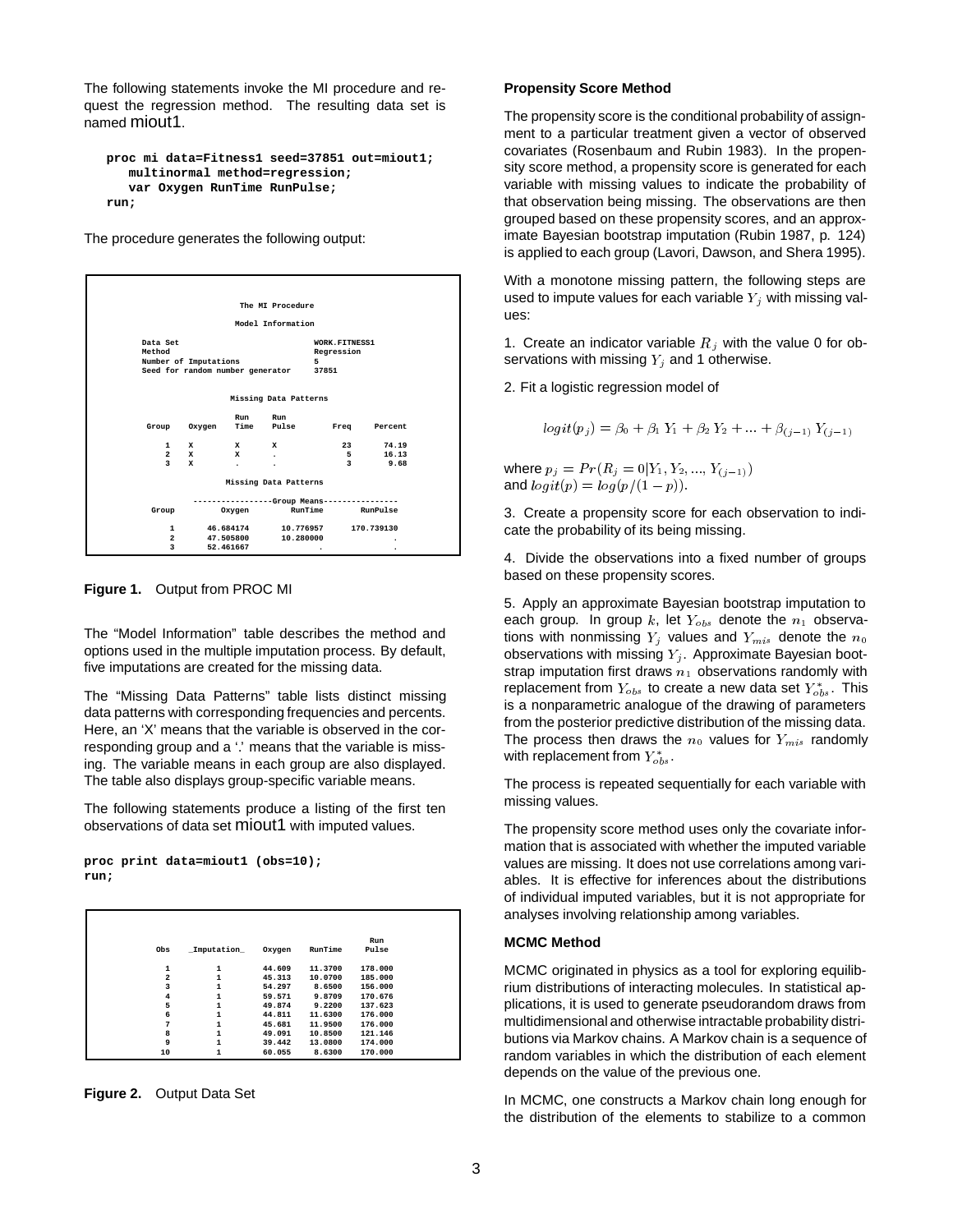distribution. This stationary distribution is the distribution of interest. By repeatedly simulating steps of the chain, it simulates draws from the distribution of interest. Refer to Schafer (1997) for a detailed discussion of this method.

In Bayesian inference, information about unknown parameters is expressed in the form of a posterior probability distribution. MCMC has been applied as a method for exploring posterior distributions in Bayesian inference. That is, through MCMC, one can simulate the entire joint posterior distribution of the unknown quantities and obtain simulationbased estimates of posterior parameters that are of interest.

Assuming that the data are from a multivariate normal distribution, data augmentation is applied to Bayesian inference with missing data by repeating the following steps:

#### 1. The imputation I-step:

With the estimated mean vector and covariance matrix, the I-step simulates the missing values for each observation independently. That is, if you denote the variables with missing values for observation i by  $Y_{i(mis)}$  and the variables with observed values by  $Y_{i(obs)}$ , then the I-step draws values for  $Y_{i(mis)}$  from a conditional distribution  $Y_{i(mis)}$  given  $Y_{i(obs)}$ .

#### 2. The posterior P-step:

The P-step simulates the posterior population mean vector and covariance matrix from the complete sample estimates. These new estimates are then used in the I-step. Without prior information about the parameters, a noninformative prior is used. You can also use other informative priors. For example, a prior information about the covariance matrix may be helpful to stabilize the inference about the mean vector for a near singular covariance matrix.

The two steps are iterated long enough for the results to be reliable for a multiply imputed data set (Schafer 1997, p. 72). The goal is to have the iterates converge to their stationary distribution and then to simulate an approximately independent draw of the missing values.

That is, with a current parameter estimate  $\theta^{(t)}$  at  $t^{th}$  iteration, the I-step draws  $Y_{mis}^{(t+1)}$  from  $p(Y_{mis}|Y_{obs},\theta^{(t)})$  and the P-step draws  $\theta^{(t+1)}$  from  $p(\theta|Y_{obs}, Y_{mis}^{(t+1)})$ .

This creates a Markov chain

 $(Y^{\scriptscriptstyle (1)}_{mis}, \theta^{\scriptscriptstyle (1)})$  ,  $(Y^{\scriptscriptstyle (2)}_{mis}, \theta^{\scriptscriptstyle (2)})$  , ... ,

which converges in distribution to  $p(Y_{mis}, \theta|Y_{obs})$ .

The following Fitness data set has been altered to contain an arbitrary missing pattern:

```
*-------------------Data on Physical Fitness--------------*
 | These measurements were made on men involved in a |
 | physical fitness course at N.C. State University. |
 | Only selected variables of |
 | Oxygen (intake rate, ml per kg body weight per minute), |
 | Runtime (time to run 1.5 miles in minutes), |
 | RunPulse (heart rate while running) are used. |
| |
 | Certain values were changed to missing for the analysis |
*--------------------------------------------------------*;
  data Fitness2;
     input Oxygen RunTime RunPulse @@;
     datalines;
   44.609 11.37 178 45.313 10.07 185
   54.297 8.65 156 59.571 . .
```

| 49.874 | 9.22  |           | 44.811 | 11.63 | 176 |
|--------|-------|-----------|--------|-------|-----|
| ٠      | 11.95 | 176       | 49.091 | 10.85 | ٠   |
| 39.442 | 13.08 | 174       | 60.055 | 8.63  | 170 |
| 50.541 |       | $\bullet$ | 37.388 | 14.03 | 186 |
| 44.754 | 11.12 | 176       | 47.273 | ٠     |     |
| 51.855 | 10.33 | 166       | 49.156 | 8.95  | 180 |
| 40.836 | 10.95 | 168       | 46.672 | 10.00 |     |
| ۰      | 10.25 | $\bullet$ | 50.388 | 10.08 | 168 |
| 39.407 | 12.63 | 174       | 46.080 | 11.17 | 156 |
| 45.441 | 9.63  | 164       | ٠      | 8.92  | 146 |
| 45.118 | 11.08 |           | 39,203 | 12.88 | 168 |
| 45.790 | 10.47 | 186       | 50.545 | 9.93  | 148 |
| 48.673 | 9.40  | 186       | 47.920 | 11.50 | 170 |
| 47.467 | 10.50 | 170       |        |       |     |
| ;      |       |           |        |       |     |

The following statements invoke the MI procedure and specify the MCMC method. The option NIMPU=3 requests three imputations.

```
proc mi data=Fitness nimpu=3 out=mioutmc;
  multinormal method=mcmc;
   var Oxygen RunTime RunPulse;
run;
```

|                                      |                                                                                                                  |                           | The MI Procedure                           |                                                                                                |          |  |
|--------------------------------------|------------------------------------------------------------------------------------------------------------------|---------------------------|--------------------------------------------|------------------------------------------------------------------------------------------------|----------|--|
|                                      |                                                                                                                  |                           | Model Information                          |                                                                                                |          |  |
| Data Set<br>Method<br>Start<br>Prior | Multiple Imputation Chain<br>Initial Estimates for MCMC<br>Number of Imputations<br>Number of Burn-in Iterations |                           |                                            | WORK.FITNESS2<br>MCMC<br>Multiple Chains<br><b>EM</b><br>Starting Value<br>Jeffreys<br>3<br>50 |          |  |
|                                      |                                                                                                                  |                           | Seed for random number generator 36611     |                                                                                                |          |  |
|                                      | Group Oxygen                                                                                                     | Run                       | Missing Data Patterns<br>Run<br>Time Pulse | Freq Percent                                                                                   |          |  |
|                                      | 1 X                                                                                                              | $\mathbf{x}$ $\mathbf{x}$ |                                            |                                                                                                | 21 67.74 |  |
|                                      | $2 \times x$                                                                                                     |                           | $\sim 100$                                 |                                                                                                | 4 12.90  |  |
|                                      | $3 \times X$                                                                                                     | $\sim$ 100 $\sim$         | $\cdot$                                    |                                                                                                | 3 9.68   |  |
|                                      | 4 . X X                                                                                                          |                           |                                            | $\overline{\mathbf{2}}$                                                                        | 6.45     |  |
| 5                                    | $\cdot$                                                                                                          | $\mathbf{x}$              | $\ddot{\phantom{a}}$                       | $\mathbf{1}$                                                                                   | 3.23     |  |
|                                      |                                                                                                                  |                           | Missing Data Patterns                      |                                                                                                |          |  |
|                                      |                                                                                                                  |                           |                                            | --------------Group Means----------------                                                      |          |  |
| Group                                |                                                                                                                  |                           |                                            | Oxygen RunTime RunPulse                                                                        |          |  |
| 1.                                   |                                                                                                                  |                           |                                            | 46.353810 10.809524 171.666667                                                                 |          |  |
| $\mathbf{2}$                         |                                                                                                                  |                           | 47.688750 10.287500                        |                                                                                                |          |  |
| 3                                    |                                                                                                                  | 52,461667                 |                                            |                                                                                                |          |  |
| 4                                    |                                                                                                                  | ٠                         |                                            | 10.435000 161.000000                                                                           |          |  |
| 5                                    |                                                                                                                  | ٠                         | 10.250000                                  |                                                                                                |          |  |

**Figure 3.** Output from PROC MI, MCMC

By default, the procedure uses multiple chains to create five imputations. It takes 50 burn-in iterations before the first imputation. The burn-in iterations are used to make the iterations converge to the stationary distribution before the imputation.

By default, the procedure also uses the statistics from the available cases in the data as the initial estimates for the EM algorithm. That is, it uses the available cases for the means and standard deviations. The correlations are set to zero and the covariance matrix is generated from these standard deviations and zero correlations. Refer to Schafer (1997, p. 169) for suggested starting values for the algorithm.

The expectation-maximization (EM) algorithm (Little and Rubin 1987) is a technique that finds maximum likelihood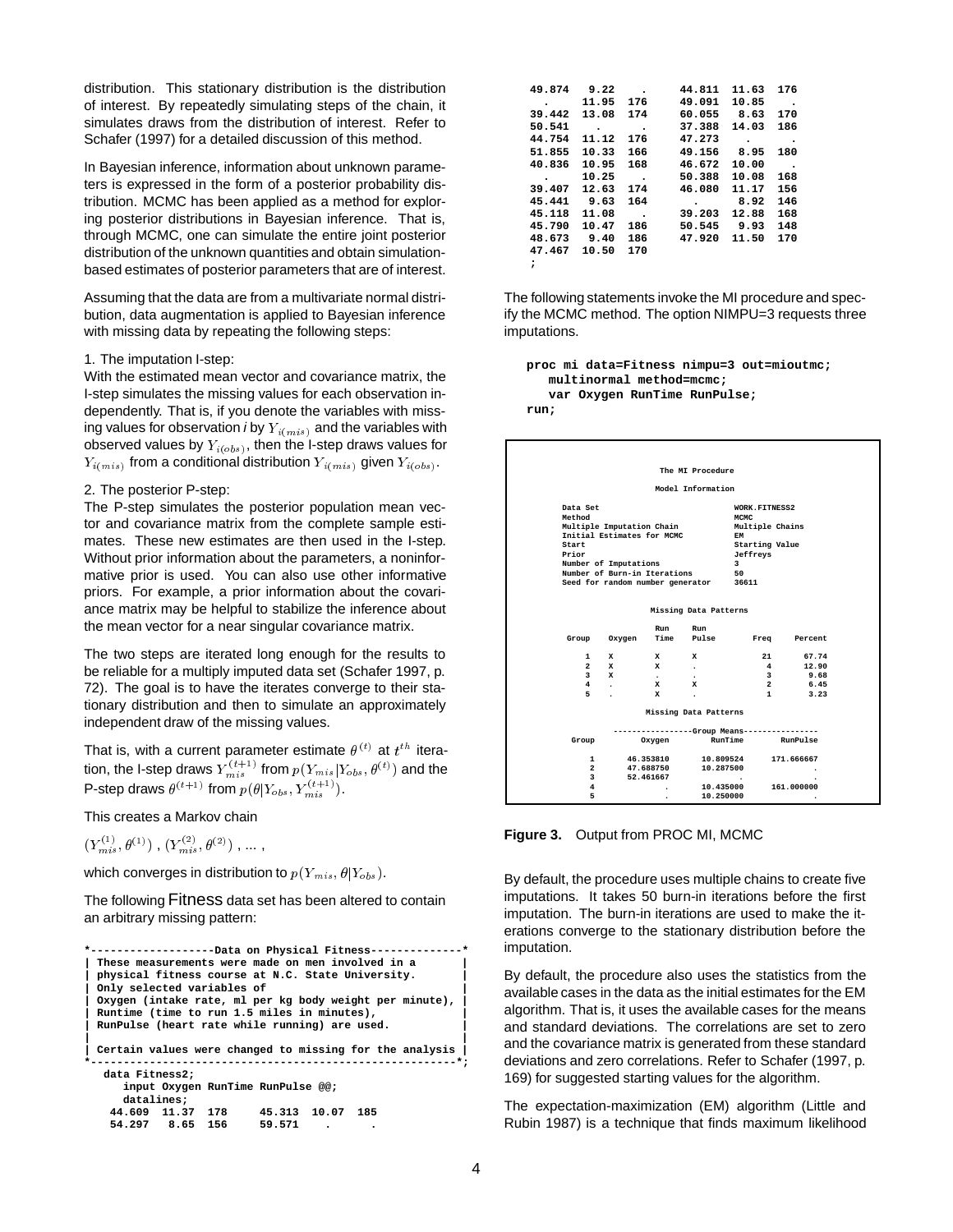estimates for parametric models for incomplete data. It can also be used to compute posterior modes, the parameter estimates with the highest observed-data posterior density. The resulting EM estimate provides a good starting value with which to begin the MCMC process.

The following "Initial Parameter Estimates for MCMC" tables display the starting mean and covariance estimates used in each imputation. The same starting estimates are used to begin the MCMC process for each imputation because the same EM algorithm is used. You can specify different initial estimates for different imputations explicitly or use the bootstrap to generate different initial estimates for the EM algorithm to find possible different starting values for the MCMC process.

|                 |             |                 | The MI Procedure                     |             |                 |
|-----------------|-------------|-----------------|--------------------------------------|-------------|-----------------|
|                 |             |                 | Initial Parameter Estimates for MCMC |             |                 |
| IMPUTATION TYPE |             | <b>NAME</b>     | Oxygen                               | RunTime     | <b>RunPulse</b> |
| 1               | <b>MEAN</b> |                 | 47.314978                            | 10.562925   | 170.089851      |
| 1.              | COV         | Oxygen          | 25.284270                            | $-5.744658$ | $-22.268666$    |
| 1               | COV         | RunTime         | $-5.744658$                          | 1.757043    | 4.586548        |
| 1               | COV         | RunPulse        | $-22.268666$                         | 4.586548    | 103.588249      |
|                 |             |                 |                                      |             |                 |
|                 |             |                 | Initial Parameter Estimates for MCMC |             |                 |
|                 |             |                 |                                      |             |                 |
| IMPUTATION TYPE |             | <b>NAME</b>     | Oxygen                               | RunTime     | RunPulse        |
| $\overline{a}$  | <b>MEAN</b> |                 | 47.314978                            | 10.562925   | 170.089851      |
| $\overline{a}$  | COV         | Oxygen          | 25.284270                            | $-5.744658$ | $-22.268666$    |
| $\overline{2}$  | COV         | RunTime         | $-5.744658$                          | 1.757043    | 4.586548        |
| $\overline{a}$  | COV         | RunPulse        | $-22.268666$                         | 4.586548    | 103.588249      |
|                 |             |                 |                                      |             |                 |
|                 |             |                 | Initial Parameter Estimates for MCMC |             |                 |
| IMPUTATION TYPE |             | <b>NAME</b>     | Oxygen                               | RunTime     | <b>RunPulse</b> |
| 3               | <b>MEAN</b> |                 | 47.314978                            | 10.562925   | 170.089851      |
| 3               | COV         | Oxygen          | 25.284270                            | $-5.744658$ | $-22.268666$    |
| 3               | COV         | RunTime         | $-5.744658$                          | 1.757043    | 4.586548        |
| 3               | COV         | <b>RunPulse</b> | $-22.268666$                         | 4.586548    | 103.588249      |
|                 |             |                 |                                      |             |                 |

**Figure 4.** Initial Parameter Estimates

#### **Combining Inferences from Imputed Data Sets**

With  $m$  imputations, you can compute  $m$  different sets of the point and variance estimates for a parameter  $Q.$  Let  $\overline{Q}_i$  and  $\bar{U}_i$  be the point and variance estimates from the  $i$ th imputed data set,  $i=1, 2, ..., m$ . Then the point estimate for Q from multiple imputations is the average of the  $m$  complete-data estimates:

$$
\overline{Q}=\frac{1}{m}\sum_{i=1}^m \hat{Q_i}
$$

Let  $\overline{U}$  be the within-imputation variance, which is the average of the  $m$  complete-data estimates

$$
\overline{U} = \frac{1}{m} \sum_{i=1}^m \hat{U}_i
$$

and B be the between-imputation variance

$$
B = \frac{1}{m-1} \sum_{i=1}^{m} (\hat{Q}_i - \overline{Q})^2
$$

Then the variance estimate associated with  $\overline{Q}$  is the total variance

$$
T = \overline{U} + (1 + \frac{1}{m})B
$$

The statistic  $(Q - \overline{Q})T^{-1/2}$  is approximately distributed as a *t*-distribution with  $v_m$  degrees of freedom (Rubin 1987), where

$$
v_m=(m-1)\,\left[1+\frac{\overline{U}}{(1+m^{-1})B}\right]^2
$$

When the complete-data degrees of freedom  $v_0$  is small and there is only a modest proportion of missing data, the computed degrees of freedom,  $v_m$ , can be much larger than  $v_0$ , which is inappropriate. Barnard and Rubin (1999) recommend the use of an adjusted degrees of freedom,  $v\,m}^{\ast}$  .

$$
v_m^* = \left[\frac{1}{v_m} + \frac{1}{v_{obs}^{\hat{}}}\right]^{-1}
$$

where

$$
v_{obs}^{*} = \frac{v_0 + 1}{v_0 + 3} v_0 (1 - \gamma)
$$

$$
\gamma = \frac{(1 + m^{-1})B}{T}
$$

Similar to the univariate inferences, multivariate inferences based on Wald's tests can also be derived from the  $m$  imputed data sets.

#### **Multiple Imputation Efficiency**

The degrees of freedom  $v_m$  depends on m and the ratio

$$
r=\frac{(1+m^{-1})B}{\overline{U}}
$$

The ratio  $r$  is called the relative increase in variance due to nonresponse (Rubin 1987). When there is no missing information about  $Q$ , both values r and  $B$  are zero. With a large value of  $m$  or a small value of  $r$ , the degrees of freedom  $v_m$  will be large and the distribution will be approximately normal.

Another useful statistic about the nonresponse is the fraction of missing information about  $Q$ :

$$
\hat{\lambda} = \frac{r + 2/(v_m + 3)}{r + 1}
$$

The relative efficiency of using the finite  $m$  imputation estimator, rather than using an infinite number for the fully efficient imputation, in units of variance, is approximately a function of  $m$  and  $\lambda$ .

$$
RE=(1+\frac{\lambda}{m})^{-1}
$$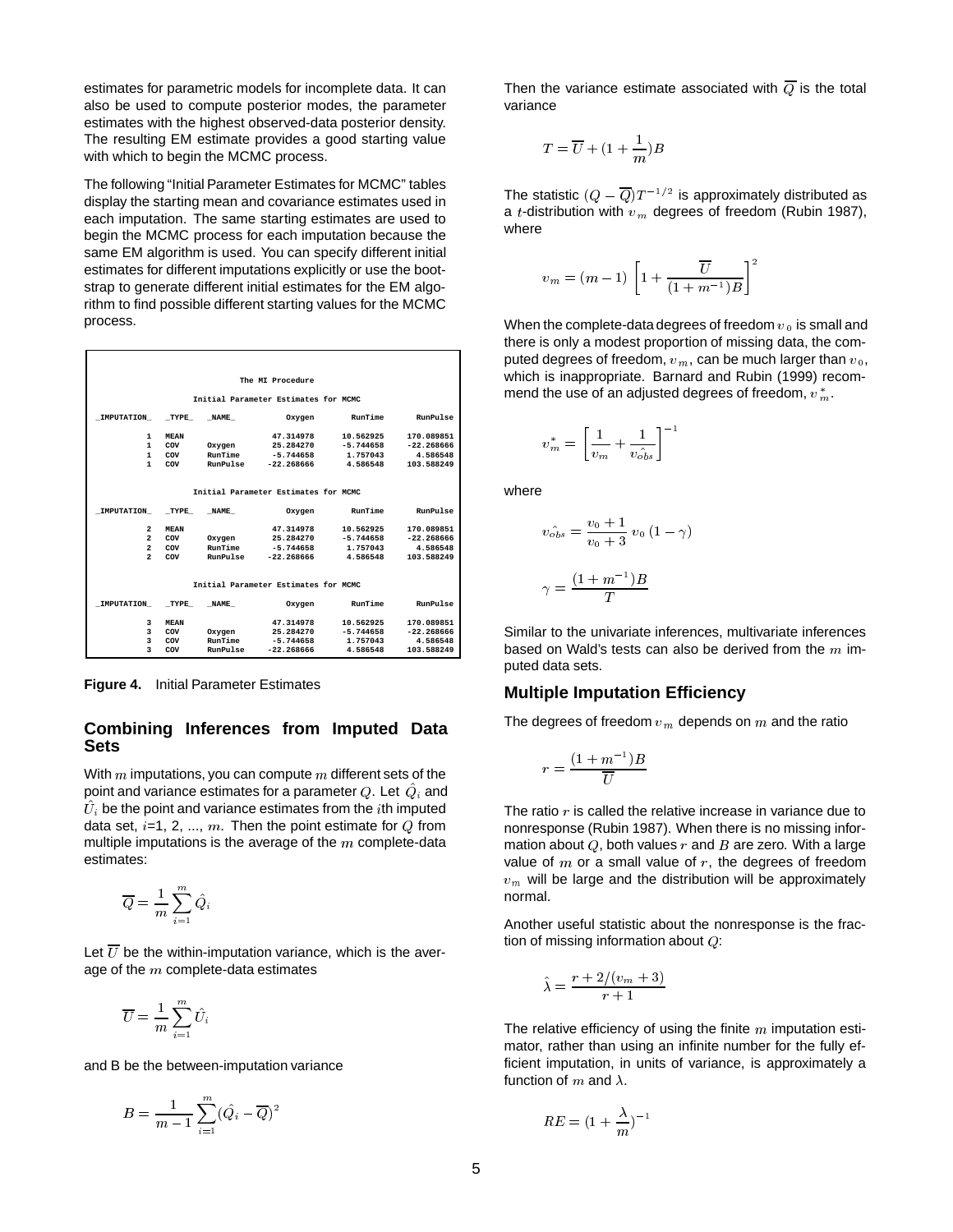The following table shows the relative efficiencies with different values of  $m$  and  $\lambda$ . For cases with little missing information, only a small number of imputations are necessary for the MI analysis.

| $\boldsymbol{m}$ | 10%    | <b>20%</b> | 30%    | 50%    | 70%    |
|------------------|--------|------------|--------|--------|--------|
| 3                | 0.9677 | 0.9375     | 0.9091 | 0.8571 | 0.8108 |
| 5                | 0.9804 | 0.9615     | 0.9434 | 0.9091 | 0.8772 |
| 10               | 0.9901 | 0.9804     | 0.9709 | 0.9524 | 0.9346 |
| 20               | 0.9950 | 0.9901     | 0.9852 | 0.9756 | 0.9662 |

#### **Imputer's Model versus Analyst's Model**

**Note:** This section is mainly based on Section 4.5.4 of Schafer (1997). You should consult this book for a comprehensive discussion on choosing an imputation model.

Multiple imputation inferences assume that the analyst's model is the same as the imputer's model. But in practice, the two models may not be the same.

For example, consider the same trivariate data set with variables  $Y_1$  and  $Y_2$  fully observed, and a variable  $Y_3$  with missing values. An imputer creates multiple imputations with the model

 $Y_3 = Y_1 Y_2$ 

However, the analyst may later model  $Y_3 = Y_1$  only. In this case, the analyst assumes more than the imputer. That is, the analyst assumes there is no relationship between variables  $Y_3$  and  $Y_2$ .

The effect of the discrepancy depends on whether the analyst's additional assumption is true. If the assumption is true, the imputer's model still applies. The inferences derived from multiple imputations will still be valid, although it may be somewhat conservative because it reflects the additional uncertainty of estimating the relationship between  $Y_3$ and  $Y_2$ .

On the other hand, suppose that the analyst model  $Y_3 = Y_1$ only and there is a relationship between variables  $Y_3$  and  $Y_2$ . Then the model of  $Y_3 = Y_1$  will be biased and the analyst's model is inappropriate. Appropriate results can be generated only from appropriate analyst's models.

Another type of discrepancy occurs when the imputer assumes more than the analyst. For example, an imputer creates multiple imputations with the model

$$
Y_3=Y_1
$$

but the analyst later fits a model  $Y_3 = Y_1 Y_2$ . When the assumption is true, the imputer's model is a correct model and the inferences still hold.

On the other hand, suppose there is a relationship between  $Y_3$  and  $Y_2$ . Imputations created under the incorrect assumption that there is no relationship between  $Y_3$  and  $Y_2$  will make the analyst's estimate of the relationship biased toward zero. Multiple imputations created under an incorrect model can lead to incorrect conclusions.

Thus, generally you want to include as many variables as you can when doing multiple imputation. The precision you lose when you include unimportant predictors is usually a relatively small price to pay for the general validity of analyses of the resultant multiply imputed data set (Rubin 1996).

Note that it is good practice to include a description of the imputer's model with the multiply imputed data set. That way, the analysts will have information about the variables involved in the imputation and which relationships among the variables have been implicitly set to zero.

#### **The MI Procedure**

The MI procedure provides three methods to create imputed data sets that can be analyzed using standard procedures.

The following statements are available in PROC MI:

**PROC MI** <sup>&</sup>lt; options <sup>&</sup>gt; **; BY** variables **; FREQ** variable **; MULTINORMAL** <sup>&</sup>lt; options <sup>&</sup>gt; **; VAR** variables **;**

The PROC MI statement is the only required statement in the MI procedure. Available options in the PROC MI statement include:

#### **NIMPU=**number

specifies the number of imputations. The default is NIMPU=5.

#### **OUT=**SAS-data-set

creates an output SAS data set in which to put the imputation results. The data set includes an identification variable, –IMPUTATION–, to identify the imputation number. For each imputation, the data set contains all variables in the input data set, with missing values being replaced by the imputed values.

#### **SEED=**number

specifies a positive integer that is used to start the pseudorandom number generator. The default is a value generated from reading the time of day from the computer's clock. However, in order to be able to duplicate the result under identical situations, you must control the value of the seed explicitly rather than rely on the clock reading.

If the default value is used, the seed information is displayed so that the results can be reproduced by specifying this seed with the SEED= option. You need to specify exactly the same seed number in the future to reproduce the same results.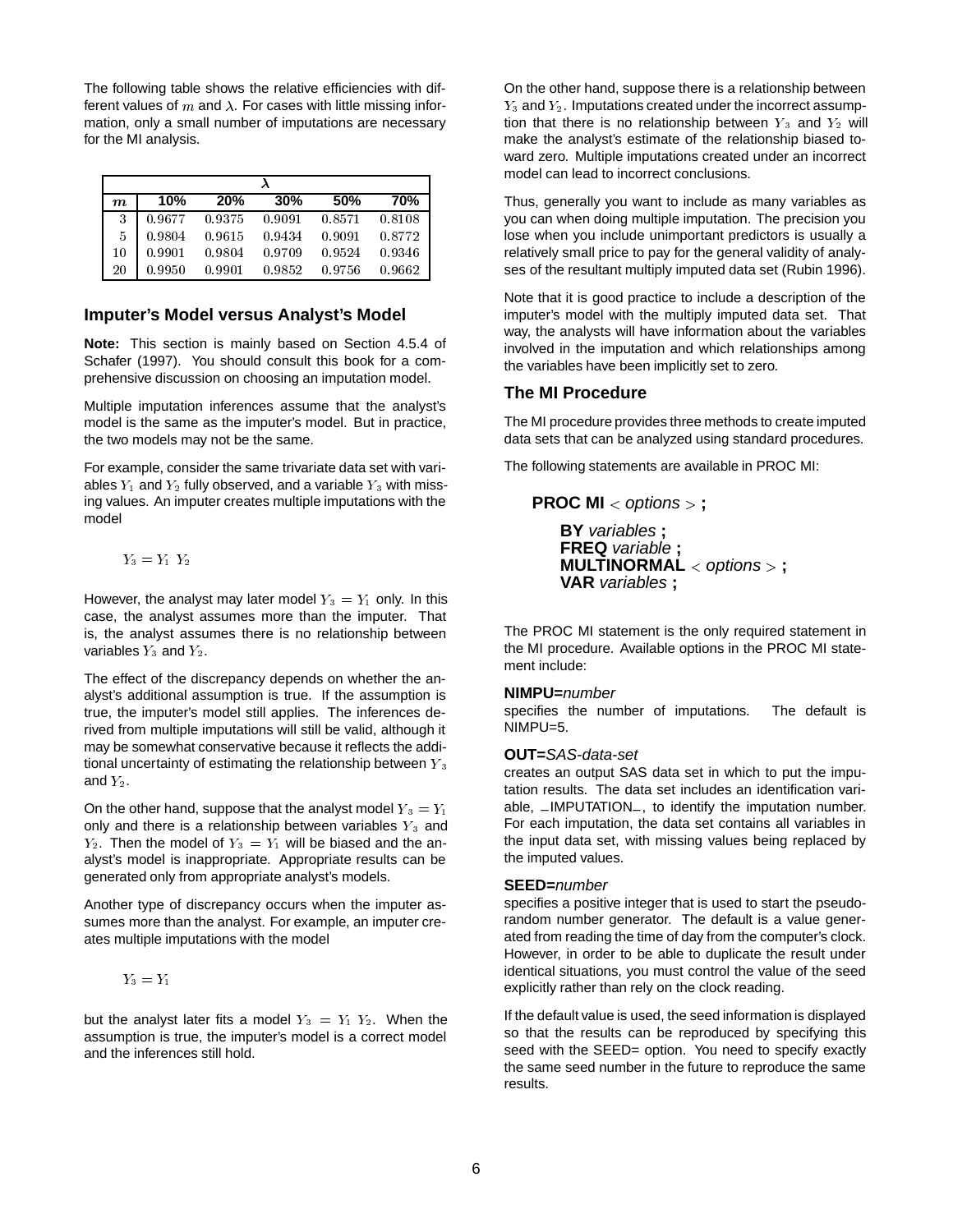The following options are used to make the imputed values consistent with the observed variable values:

# **MAXIMUM=**numbers

### **MINIMUM=**numbers

specifies the maximum/minimum values for imputed variables. If only one number is specified, that number is used for all variables. If more than one number is specified, you must use a VAR statement, and the specified numbers correspond to variables in the VAR statement. A missing value indicates no restriction on maximum/minimum for the corresponding variable.

### **ROUND=**numbers

specifies the units to round variables in the imputation. If only one number is specified, that number is used for all variables. If more than one number is specified, you must use a VAR statement, and the specified numbers correspond to variables in the VAR statement.

The following statements generate imputed values rounded to the desired units:

```
proc mi data=Fitness1 seed=37851 out=miout2
        round=.001 .01 1;
   multinormal method=regression;
   var Oxygen RunTime RunPulse;
run;
```

```
proc print data=miout2 (obs=10);
run;
```

| Obs                     | Imputation | Oxygen | Run<br>Time | Run<br>Pulse |
|-------------------------|------------|--------|-------------|--------------|
| ı                       | 1          | 44.609 | 11.37       | 178          |
| $\overline{\mathbf{2}}$ | 1          | 45.313 | 10.07       | 185          |
| 3                       |            | 54.297 | 8.65        | 156          |
| $\overline{4}$          | 1          | 59.571 | 9.87        | 171          |
| 5                       | 1          | 49.874 | 9.22        | 138          |
| 6                       |            | 44.811 | 11.63       | 176          |
| 7                       | 1          | 45.681 | 11.95       | 176          |
| 8                       | 1          | 49.091 | 10.85       | 121          |
| 9                       | 1          | 39.442 | 13.08       | 174          |
| 10                      |            | 60.055 | 8.63        | 170          |

**Figure 5.** Output Data Set with a ROUND option

You specify a BY statement with PROC MI to obtain separate analyses on observations in groups defined by the BY variables. When a BY statement appears, the procedure expects the input data set to be sorted in order of the BY variables.

If one variable in your input data set represents the frequency of occurrence for other values in the observation, you can specify the variable's name in a FREQ statement. PROC MI then treats the data set as if each observation appeared n times, where  $n$  is the value of the FREQ variable for the observation.

The VAR statement lists the variables to be analyzed. The variables must be numeric. If you omit the VAR statement, all numeric variables not mentioned in other statements are used.

The MULTINORMAL statement specifies the imputation method. Available options are:

#### **METHOD=REGRESSION METHOD=PROPENSITY** <sup>&</sup>lt;**(NGROUPS=**number**)**<sup>&</sup>gt; **METHOD=MCMC** <sup>&</sup>lt;**(** options **)**<sup>&</sup>gt;

The default is METHOD=MCMC. If no MULTINORMAL statement is included, this method is used.

#### **METHOD=PROPENSITY(NGROUPS=**number**)**

specifies the number of groups based on propensity scores. The default is NGROUPS=5.

Available options for METHOD=MCMC include:

#### **CHAIN=SINGLE | MULTIPLE**

specifies whether a single chain is used for all imputations or a separate chain is used for each imputation (Schafer 1997, pp. 137-138). The default is CHAIN=MULTIPLE.

# **INITIAL=EM** <sup>&</sup>lt; **(BOOTSTRAP** <sup>&</sup>lt; **=** p <sup>&</sup>gt;**)** <sup>&</sup>gt;

**INITIAL=INPUT=**SAS-data-set specifies the initial mean and covariance estimates to begin the MCMC process.

With INITIAL=EM, PROC MI uses the means and standard deviations from available cases as the initial estimates for the EM algorithm. The correlations are set to zero. The resulting estimates are used to begin the MCMC process.

You can specify a BOOTSTRAP option to use a simple random sample with replacement of  $[np]$  observations from the input data set to compute the initial estimates for each chain (Schafer 1997, p. 128), where  $n$  is the number of observations in the data set,  $[np]$  is the integer part of  $np$ , and  $0 < p \leq 1$ . This gives an overdispersed initial estimate that provides possible different starting values for the MCMC. If a BOOTSTRAP option is specified without the  $p$ value,  $p=0.75$  is used.

You can also specify INITIAL=INPUT=SAS-data-set to use a SAS data set from which to obtain the initial estimates of the mean and covariance matrix for each imputation. The default is INITIAL=EM.

### **NBITER=**number

specifies the number of burn-in iterations before the first imputation in each chain. The default is NBITER=50.

#### **NITER=**number

specifies the number of iterations between imputations in a single chain. The default is NITER=30.

Although the MI procedure with a regression or MCMC method assumes multivariate normality, the inference by multiple imputation may be robust to departures from the multivariate normality if the amounts of missing information are not large. It often makes sense to use a normal model to create multiple imputations even when the observed data are somewhat nonnormal, as supported by the simulation studies described in Schafer (1997) and the original references therein.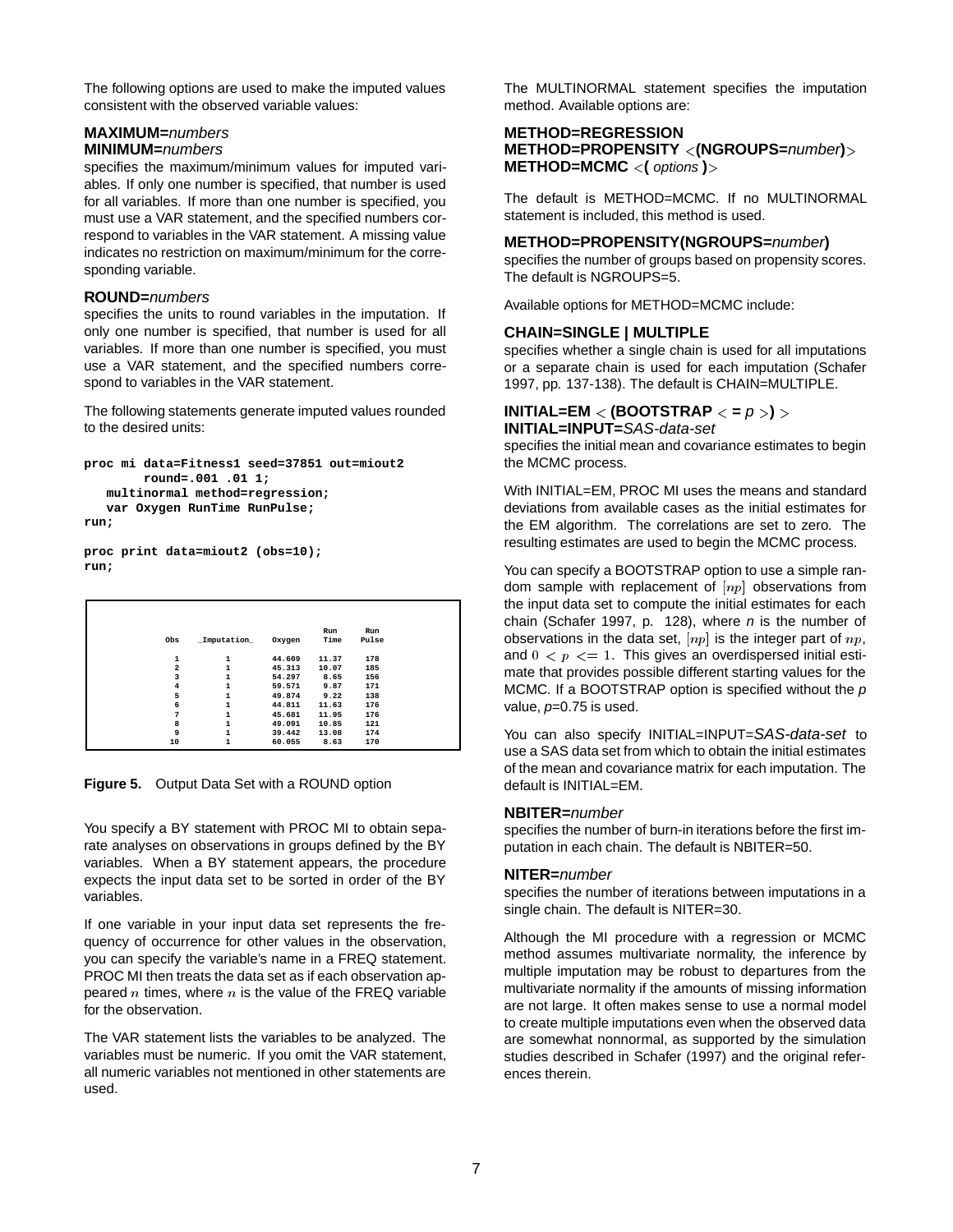# **The MIANALYZE Procedure**

From  $m$  imputations,  $m$  different sets of the point and variance estimates for a parameter Q can be computed. PROC MIANALYZE combines these results and generates valid statistical inferences about the parameter. Multivariate inferences can also be derived from the  $m$  imputed data sets.

The following statements are available in PROC MIANA-LYZE:

```
PROC MIANALYZE < options > ;
```
**BY** variables **; VAR** variables **;**

The PROC MIANALYZE and VAR statements are required. Available options in the PROC MIANALYZE statement are:

### **ALPHA=**p

specifies that confidence limits are to be constructed for the parameter estimates with confidence level  $100(1 - p)\%$ , where  $0 < p < 1$ . The default is ALPHA=0.05.

#### **EDF=**numbers

specifies the complete-data degrees of freedom for the parameter estimates. This is used to compute an adjusted degrees of freedom.

#### **MU0=**numbers

specifies the means under the null hypothesis in the *t*-test for location. If only one number is specified, that number is used for all variables. If more than one number is specified, you must use a VAR statement, and the specified numbers correspond to variables in the VAR statement.

### **MULT | MULTIVARIATE**

requests multivariate inference for the variables together.

#### **DATA=**SAS-data-set

names a specially structured SAS data set to be analyzed by PROC MIANALYZE. The input data set must have a TYPE of COV, CORR, or EST. The parameter estimates and their associated covariance matrix from each imputed data set are read from the data set.

#### **PARMS=**SAS-data-set

names a SAS data set that contains parameter estimates from imputed data sets. If you use the PARMS= option, then either the COVB= or XPXI= option must be specified.

#### **COVB=**SAS-data-set

names a SAS data set that contains covariance matrices of the parameter estimates from imputed data sets. If you use the COVB= option, the PARMS= option must also be specified.

#### **XPXI=**SAS-data-set

names a SAS data set that contains X'X inverse matrices related to the parameter estimates from imputed data sets. If you use the XPXI= option, the PARMS= option must also be specified. In this case, PROC MIANALYZE also reads the standard errors of the estimates from the PARMS= data. The standard errors and X'X inverse matrices are used to derive the covariance matrices.

#### **Input Data Sets**

If you do not specify an input data set with the DATA=, COVB=, or XPXI= option, then the most recently created SAS data set is used as a DATA= input data set.

You can specify input data sets using one of the following combinations of options:

- DATA=, which provides both parameter estimates and the associated covariance matrix in a single input data set. See Example 1 in the next section.
- PARMS= and COVB=, which provide parameter estimates and the associated covariance matrix in separate data sets, respectively.
- PARMS= and XPXI=, which provide parameter estimates and the associated standard errors in a PARMS= data set, and the associated X'X inverse matrix in sa XPXI= data set.

The combination you use depends on the SAS procedure you used to create the parameter estimates and associated covariance matrix. For instance, if you used PROC REG to create an OUTEST= data set containing the parameter estimates and covariance matrix, you would use the DATA= option to read the OUTEST= data set. The next section illustrates these combinations.

#### **Examples**

The following statements generate five imputed data sets:

```
proc mi data=Fitness seed=37851 noprint out=miout;
   var Oxygen RunTime RunPulse;
run;
```
**Example 1. REG: DATA= data set** The following statements generate regression coefficients:

```
proc reg data=miout outest=outreg covout noprint;
 model Oxygen= RunTime RunPulse;
 by _Imputation_;
run;
```

```
proc print data=outreg(obs=8);
 var _Imputation_ _Type_ _Name_
```

```
Intercept RunTime RunPulse;
```
**title 'Parameter Estimates from Imputed Data Sets'; run;**

|                |                |              | Parameter Estimates from Imputed Data Sets |           |            |            |
|----------------|----------------|--------------|--------------------------------------------|-----------|------------|------------|
| Obs            | Imputation     | TYPE         | <b>NAME</b>                                | Intercept | RunTime    | RunPulse   |
| 1              | 1              | <b>PARMS</b> |                                            | 102.650   | $-3.17736$ | $-0.12495$ |
| $\overline{a}$ | 1              | COV          | Intercept                                  | 74.402    | $-0.85060$ | $-0.38264$ |
| 3              | $\mathbf{1}$   | COV          | RunTime                                    | $-0.851$  | 0.22194    | $-0.00881$ |
| 4              | 1              | COV          | <b>RunPulse</b>                            | $-0.383$  | $-0.00881$ | 0.00280    |
| 5              | $\overline{a}$ | <b>PARMS</b> |                                            | 91.828    | $-2.95717$ | $-0.07932$ |
| 6              | $\overline{a}$ | COV          | Intercept                                  | 56.905    | $-0.23604$ | $-0.32023$ |
| 7              | $\overline{a}$ | COV          | RunTime                                    | $-0.236$  | 0.12399    | $-0.00632$ |
| 8              |                | COV          | RunPulse                                   | $-0.320$  | $-0.00632$ | 0.00229    |

**Figure 6.** Output Data Set from PROC REG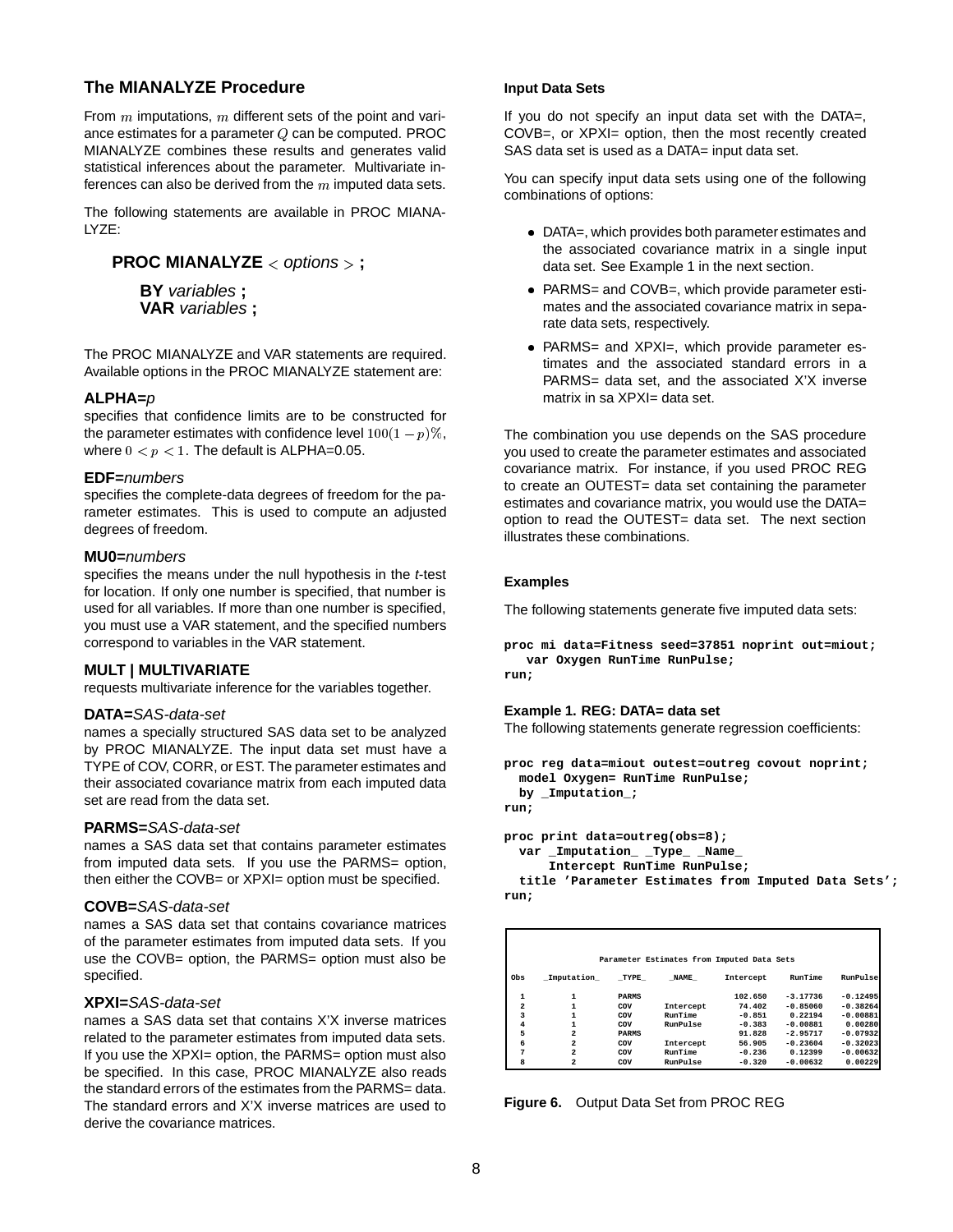The following statements combine the inferences from the imputed data sets:

**proc mianalyze data=outreg mult edf=28; var Intercept RunTime RunPulse; run;**



**Figure 7.** Variance Information

The "Multiple-Imputation Variance Information" table displays the between-imputation, within-imputation, and total variances for combining complete-data inferences. It also displays the degrees of freedom for the total variance. The relative increase in variance due to missing values and the fraction of missing information for each parameter estimate are also displayed.

|           |             | The MIANALYZE Procedure                 |                |                       |    |
|-----------|-------------|-----------------------------------------|----------------|-----------------------|----|
|           |             | Multiple-Imputation Parameter Estimates |                |                       |    |
|           |             | Std Error                               |                |                       |    |
| Variable  | Mean        | Mean                                    |                | 95% Confidence Limits | DF |
| Intercept | 95.565478   | 8.882083                                | 76.21308       | 114,9179              | 12 |
| RunTime   | $-3.060741$ | 0.403306                                | $-3.89504$     | $-2.2264$             | 23 |
| RunPulse  | -0.092776   | 0.050087                                | $-0.19801$     | 0.0125                | 18 |
|           |             | Multiple-Imputation Parameter Estimates |                |                       |    |
|           |             |                                         | $t$ for $H0$ : |                       |    |
|           | Variable    | M110                                    |                |                       |    |
|           |             |                                         | Mean=Mu0       | Pr >  t               |    |
|           | Intercept   | $\Omega$                                | 10.759354      | < .0001               |    |
|           | RunTime     | $\Omega$                                | $-7.589132$    | < 0.001               |    |
|           | RunPulse    | 0                                       | $-1.852276$    | 0.0805                |    |

**Figure 8.** Parameter Estimates

The "Multiple-Imputation Parameter Estimates" table displays the estimated mean and standard error of the mean for each variable. The inferences are based on the tdistribution. The table also displays a 95% mean confidence interval and a *t*-test with the associated  $p$ -value for the hypothesis that the variable mean is equal to mu0 as specified in the MU0= option for each variable.

When the MULT option is specified, the following table displays the within-imputation, between-imputation, and total covariance matrices:

|                |               | The MIANALYZE Procedure              |                 |  |
|----------------|---------------|--------------------------------------|-----------------|--|
|                |               | Within-Imputation Covariance Matrix  |                 |  |
|                | Intercept     | RunTime                              | <b>RunPulse</b> |  |
| Intercept      | 54.13915751   | $-0.55774289$                        | $-0.28357515$   |  |
| RunTime        | $-0.55774289$ | 0.14976830                           | $-0.00606467$   |  |
| RunPulse       | $-0.28357515$ | $-0.00606467$                        | 0.00205481      |  |
|                |               |                                      |                 |  |
|                |               | Between-Imputation Covariance Matrix |                 |  |
|                | Intercept     | RunTime                              | <b>RunPulse</b> |  |
| Intercept      | 20.62687065   | $-0.43718694$                        | $-0.08759224$   |  |
| <b>RunTime</b> | $-0.43718694$ | 0.01073940                           | 0.00176325      |  |
| RunPulse       | $-0.08759224$ | 0.00176325                           | 0.00037828      |  |
|                |               |                                      |                 |  |
|                |               | Total Covariance Matrix              |                 |  |
|                | Intercept     | RunTime                              | <b>RunPulse</b> |  |
| Intercept      | 68.94083847   | $-0.71023016$                        | $-0.36110478$   |  |
| RunTime        | $-0.71023016$ | 0.19071506                           | $-0.00772276$   |  |
| RunPulse       | $-0.36110478$ | $-0.00772276$                        | 0.00261659      |  |

**Figure 9.** Covariance Matrices

The "Multiple-Imputation Multivariate Inference" table displays the multivariate inference assuming proportionality of between and within covariance matrices.



**Figure 10.** Multivariate Inference

**Example 2. MIXED: PARMS= and COVB= data sets** PROC MIXED generates fixed-effect parameter estimates and associated covariance matrix for each model fit:

```
proc mixed data=miout;
```

```
model Oxygen= RunTime RunPulse/solution covb;
  by _Imputation_;
  ods output SolutionF=mixparms CovB=mixcovb;
run;
proc print data=mixparms (obs=6);
  var _Imputation_ Effect Estimate;
  title 'MIXED Model Coefficients';
run;
proc print data=mixcovb (obs=6);
```

```
var _Imputation_ Effect Col1 Col2 Col3;
  title 'MIXED Covariance Matrices';
run;
```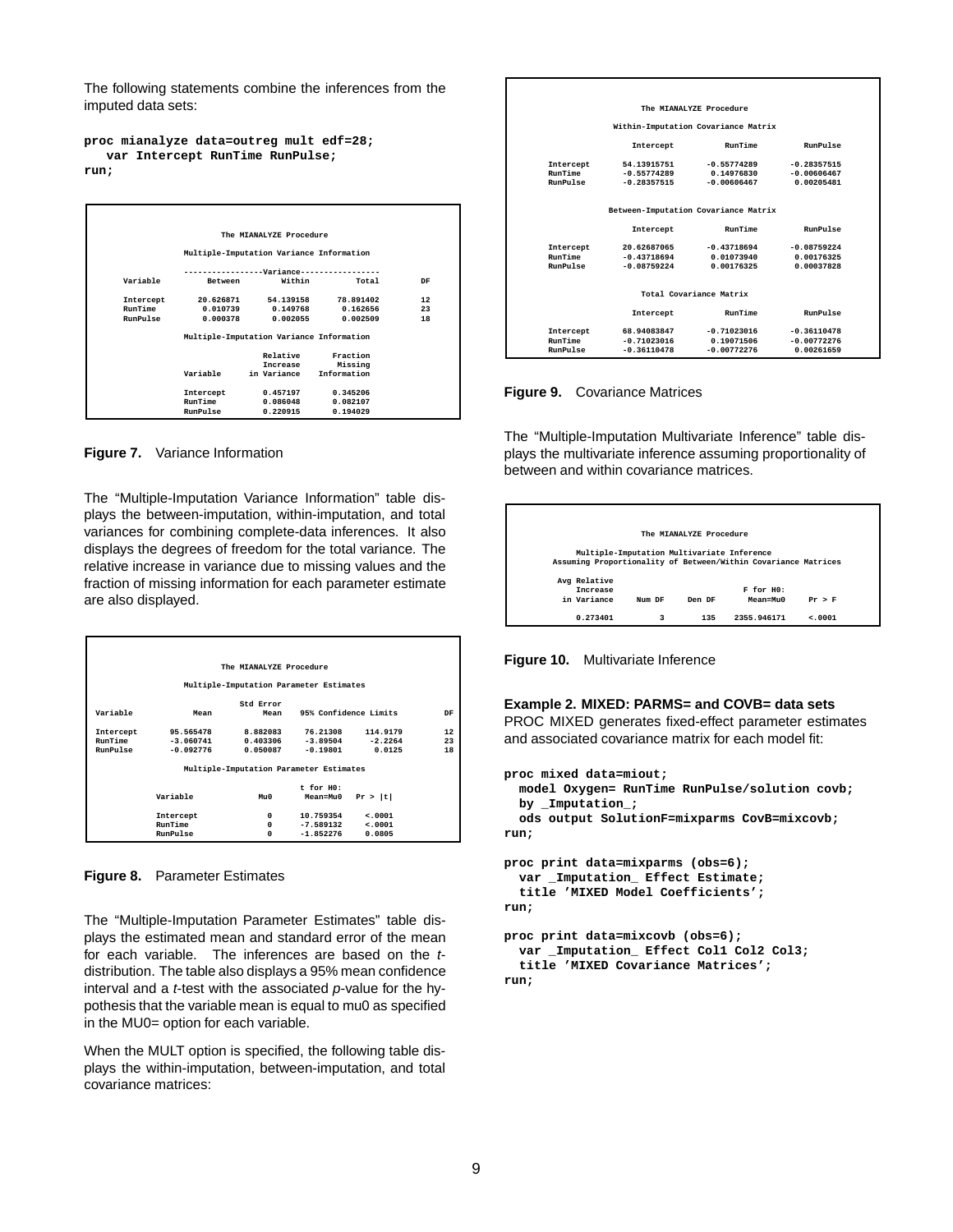|                | MIXED Model Coefficients from Imputed Data Sets |           |            |
|----------------|-------------------------------------------------|-----------|------------|
| Obs            | Imputation                                      | Effect    | Estimate   |
| 1              | 1                                               | Intercept | 102.65     |
| $\overline{a}$ | 1                                               | RunTime   | $-3.1774$  |
| 3              | 1                                               | RunPulse  | $-0.1250$  |
| $\overline{4}$ | 2                                               | Intercept | 91.8277    |
| 5              | 2                                               | RunTime   | $-2.9572$  |
| 6              | $\overline{a}$                                  | RunPulse  | $-0.07932$ |

**Figure 11.** MIXED Model Coefficients

|     |                | Covariance Matrices from Imputed Data Sets |                   |            |            |
|-----|----------------|--------------------------------------------|-------------------|------------|------------|
| Obs | Imputation     | <b>Effect</b>                              | C <sub>0</sub> 11 | Co12       | Co13       |
| 1   | 1              | Intercept                                  | 74.4024           | $-0.8506$  | $-0.3826$  |
| 2   |                | RunTime                                    | $-0.8506$         | 0.2219     | $-0.00881$ |
| 3   |                | RunPulse                                   | $-0.3826$         | $-0.00881$ | 0.002798   |
| 4   | $\overline{a}$ | Intercept                                  | 56.9053           | $-0.2360$  | $-0.3202$  |
| 5   | $\overline{a}$ | RunTime                                    | $-0.2360$         | 0.1240     | $-0.00632$ |
| 6   | $\overline{a}$ | RunPulse                                   | $-0.3202$         | $-0.00632$ | 0.002285   |

**Figure 12.** MIXED Covariance Matrices

The following MIANALYZE procedure uses PARMS= and COVB= options and produces the same results as in the previous regression example:

```
proc mianalyze parms=mixparms covb=mixcovb edf=28;
  var Intercept RunTime RunPulse;
run;
```
#### **Example 3. GENMOD: PARMS= and COVB= data sets**

PROC GENMOD generates parameter estimates and covariance matrix for each model fit:

```
proc genmod data=miout;
 model Oxygen= RunTime RunPulse/covb;
 by _Imputation_;
 ods output ParameterEstimates=gmparms
             CovB=gmcovb;
```
**run;**

```
proc print data=gmparms (obs=8);
 var _Imputation_ Parameter Estimate;
  title 'GENMOD Model Coefficients';
run;
```

```
proc print data=gmcovb (obs=8);
 var _Imputation_ RowName Prm1 Prm2 Prm3;
 title 'GENMOD Covariance Matrices';
run;
```

|                    | GENMOD Model Coefficients from Imputed Data Sets |           |           |
|--------------------|--------------------------------------------------|-----------|-----------|
| Obs                | Imputation                                       | Parameter | Estimate  |
| 1                  | 1                                                | Intercept | 102.6503  |
| $\overline{a}$     | 1                                                | RunTime   | $-3.1774$ |
| 3                  | 1                                                | RunPulse  | $-0.1250$ |
| $\overline{\bf 4}$ | 1                                                | Scale     | 3,1099    |
| 5                  | $\overline{2}$                                   | Intercept | 91.8277   |
| 6                  | $\overline{a}$                                   | RunTime   | $-2.9572$ |
| 7                  | $\overline{a}$                                   | RunPulse  | $-0.0793$ |
| 8                  | $\overline{a}$                                   | Scale     | 2.4866    |

**Figure 13.** GENMOD Model Coefficients

|                |                         |            | Covariance Matrices from Imputed Data Sets |               |             |
|----------------|-------------------------|------------|--------------------------------------------|---------------|-------------|
|                |                         | <b>Row</b> |                                            |               |             |
| Obs            | Imputation              | Name       | Prm1                                       | Prm2          | Prm3        |
| 1              | 1                       | Prm1       | 67.202199                                  | $-0.768281$   | $-0.345611$ |
| $\overline{2}$ |                         | Prm2       | $-0.768281$                                | 0.2004598     | $-0.007953$ |
| 3              |                         | Prm3       | $-0.345611$                                | $-0.007953$   | 0.0025275   |
| $\overline{4}$ | 1                       | Scale      | 3.868E-15                                  | $8.402E - 16$ | $-6.87E-17$ |
| 5              | $\overline{a}$          | Prm1       | 51.398305                                  | $-0.213201$   | $-0.289244$ |
| 6              | $\overline{a}$          | Prm2       | $-0.213201$                                | 0.1119883     | $-0.005707$ |
| 7              | $\overline{a}$          | Prm3       | $-0.289244$                                | $-0.005707$   | 0.002064    |
| 8              | $\overline{\mathbf{2}}$ | Scale      | $-3.82E-15$                                | $1.827E - 16$ | $1.431E-17$ |

**Figure 14.** GENMOD Covariance Matrices

The following MIANALYZE procedure also uses PARMS= and COVB= options:

**proc mianalyze parms=gmparms covb=gmcovb; var Intercept RunTime RunPulse; run;**





|           |             | The MIANALYZE Procedure                 |                       |           |     |
|-----------|-------------|-----------------------------------------|-----------------------|-----------|-----|
|           |             |                                         |                       |           |     |
|           |             | Multiple-Imputation Parameter Estimates |                       |           |     |
|           |             | Std Error                               |                       |           |     |
| Variable  | Mean        | Mean                                    | 95% Confidence Limits |           | DF  |
| Intercept | 95.565478   | 8.582082                                | 78.14293              | 112,9880  | 35  |
| RunTime   | $-3.060741$ | 0.384918                                | $-3.81690$            | $-2.3046$ | 529 |
| RunPulse  | $-0.092776$ | 0.048061                                | $-0.18809$            | 0.0025    | 104 |
|           |             | Multiple-Imputation Parameter Estimates |                       |           |     |
|           |             |                                         | t for HO:             |           |     |
|           | Variable    | M110                                    | Mean=Mu0              | Pr >  t   |     |
|           |             |                                         |                       |           |     |
|           | Intercept   | $\Omega$                                | 11.135466             | < 0.001   |     |
|           | RunTime     | $\Omega$                                | $-7.951670$           | < 0.001   |     |
|           | RunPulse    | $\Omega$                                | $-1.930359$           | 0.0563    |     |

**Figure 16.** Parameter Estimates

The parameter estimates are identical to the estimates from the previous regression example, but the standard errors are slightly different because by default, PROC GENMOD computes maximum likelihood estimates for the standard errors.